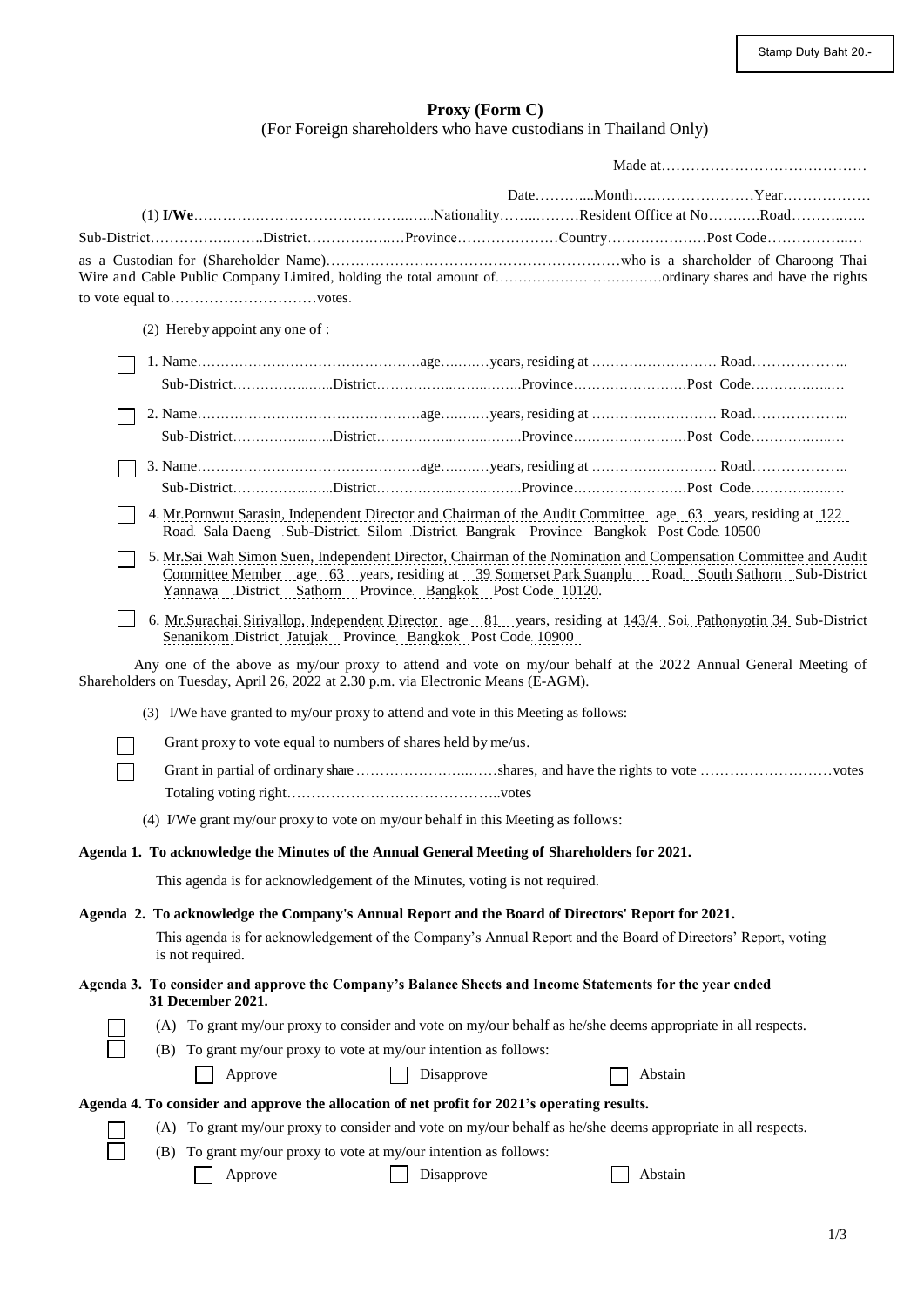|           | Agenda 5. To consider and approve the remuneration to directors and staffs for 2021.                         |                                                                                                              |                                                                                                                 |  |  |  |
|-----------|--------------------------------------------------------------------------------------------------------------|--------------------------------------------------------------------------------------------------------------|-----------------------------------------------------------------------------------------------------------------|--|--|--|
|           |                                                                                                              | (A) To grant my/our proxy to consider and vote on my/our behalf as he/she deems appropriate in all respects. |                                                                                                                 |  |  |  |
|           | (B) To grant my/our proxy to vote at my/our intention as follows:                                            |                                                                                                              |                                                                                                                 |  |  |  |
|           | Approve                                                                                                      | Disapprove                                                                                                   | Abstain                                                                                                         |  |  |  |
|           | Agenda 6. To consider and fix the meeting allowance to directors for 2022.                                   |                                                                                                              |                                                                                                                 |  |  |  |
|           | (A)                                                                                                          |                                                                                                              | To grant my/our proxy to consider and vote on my/our behalf as he/she deems appropriate in all respects.        |  |  |  |
|           | To grant my/our proxy to vote at my/our intention as follows:<br>(B)                                         |                                                                                                              |                                                                                                                 |  |  |  |
|           | Approve                                                                                                      | Disapprove                                                                                                   | Abstain                                                                                                         |  |  |  |
|           | Agenda 7. To consider and elect the directors in replacement of those who are retired by rotation.           |                                                                                                              |                                                                                                                 |  |  |  |
|           |                                                                                                              |                                                                                                              | (A) To grant my/our proxy to consider and vote on my/our behalf as he/she deems appropriate in all respects.    |  |  |  |
|           | (B) To grant my/our proxy to vote at my/our intention as follows:                                            |                                                                                                              |                                                                                                                 |  |  |  |
|           | Vote for all the nominated directors                                                                         |                                                                                                              |                                                                                                                 |  |  |  |
|           | Vote for an individual nominated director                                                                    |                                                                                                              |                                                                                                                 |  |  |  |
|           | 1. Mr. Sun Tao-Heng                                                                                          |                                                                                                              |                                                                                                                 |  |  |  |
|           | Approve                                                                                                      | Disapprove                                                                                                   | Abstain                                                                                                         |  |  |  |
|           | 2. Mr. Kasem Kularbkeo                                                                                       |                                                                                                              |                                                                                                                 |  |  |  |
|           | Approve                                                                                                      | Disapprove                                                                                                   | Abstain                                                                                                         |  |  |  |
|           | 3. Mr. Lee Michael Chao-Chun<br>Approve                                                                      | Disapprove                                                                                                   | Abstain                                                                                                         |  |  |  |
|           |                                                                                                              |                                                                                                              |                                                                                                                 |  |  |  |
|           | Agenda 8. To consider and appoint the auditors and fix the audit fee for 2022.                               |                                                                                                              |                                                                                                                 |  |  |  |
|           | (A)                                                                                                          |                                                                                                              | To grant my/our proxy to consider and vote on my/our behalf as he/she deems appropriate in all respects.        |  |  |  |
|           | To grant my/our proxy to vote at my/our intention as follows:<br>(B)                                         |                                                                                                              |                                                                                                                 |  |  |  |
|           | Approve                                                                                                      | Disapprove                                                                                                   | Abstain                                                                                                         |  |  |  |
| Agenda 9. | To consider other issues (If any).                                                                           |                                                                                                              |                                                                                                                 |  |  |  |
|           | (A) To grant my/our proxy to consider and vote on my/our behalf as he/she deems appropriate in all respects. |                                                                                                              |                                                                                                                 |  |  |  |
|           | To grant my/our proxy to vote at my/our intention as follows:<br>(B)                                         |                                                                                                              |                                                                                                                 |  |  |  |
|           | Approve                                                                                                      | Disapprove                                                                                                   | Abstain                                                                                                         |  |  |  |
|           |                                                                                                              |                                                                                                              | (5) Voting of proxy in any agenda that is not as specified in this proxy shall be considered as invalid and not |  |  |  |
|           | signify my voting as the shareholder.                                                                        |                                                                                                              |                                                                                                                 |  |  |  |

(6) In case I/we have not specified my/our voting intention in any agenda or not clearly specified or in case the Meeting consider or passes any resolutions other than those specified above, including the case of any amendment or addition of any fact, the proxy shall have the rights to consider and vote on my/our behalf as he/she may deem appropriate in all respects.

Any action performed by the proxy in this Meeting shall be deemed to be the actions performed by myself/ourselves in all respects.

|  | Grantor |
|--|---------|
|  | Proxy   |
|  | Proxy   |
|  | Proxy   |